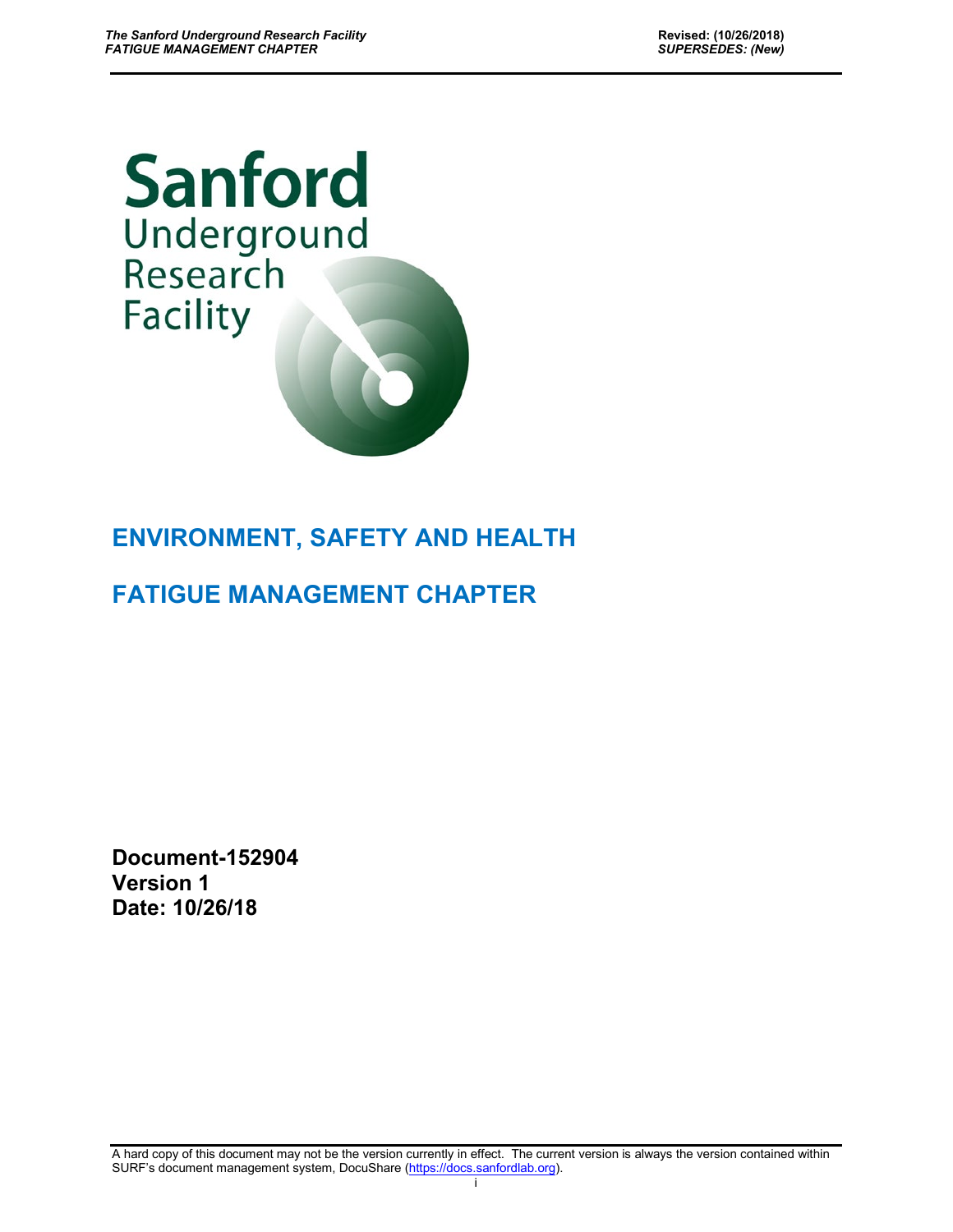# **Table of Contents**

| 7.0. REFERENCE / RELATED DOCUMENTS |  |
|------------------------------------|--|
|                                    |  |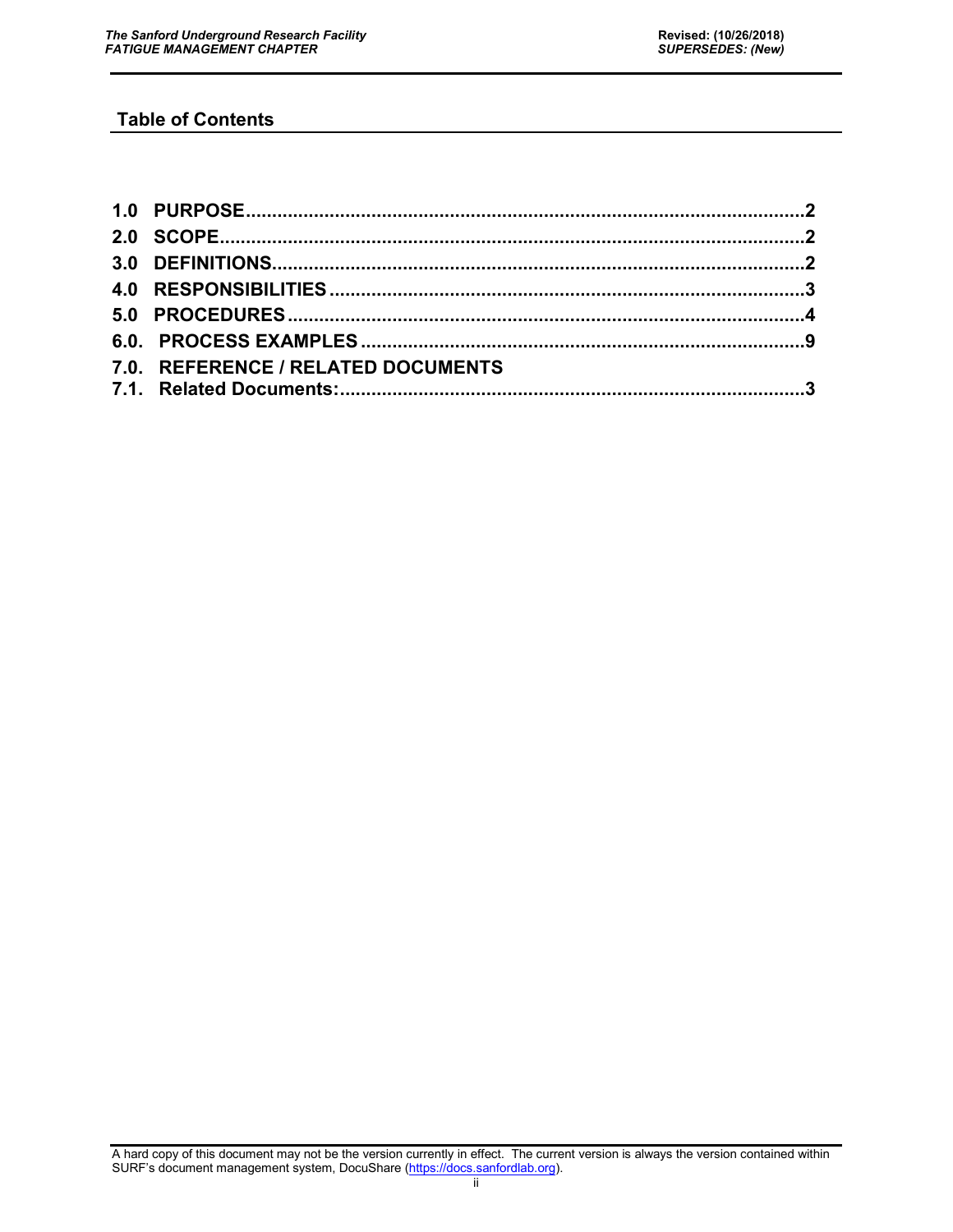# **Version Control**

| Responsible<br><b>Person</b> | <b>Revision Date</b> | <b>Document</b><br><b>Version</b> | <b>Publication</b><br><b>Date</b> | <b>Description of Change</b> |  |  |  |  |
|------------------------------|----------------------|-----------------------------------|-----------------------------------|------------------------------|--|--|--|--|
| Larry Jaudon                 | Original             | Initial                           | 11/26/2018                        | New Chapter                  |  |  |  |  |
|                              |                      |                                   |                                   |                              |  |  |  |  |

A hard copy of this document may not be the version currently in effect. The current version is always the version contained within SURF's document management system, DocuShare [\(https://docs.sanfordlab.org\)](https://docs.sanfordlab.org/).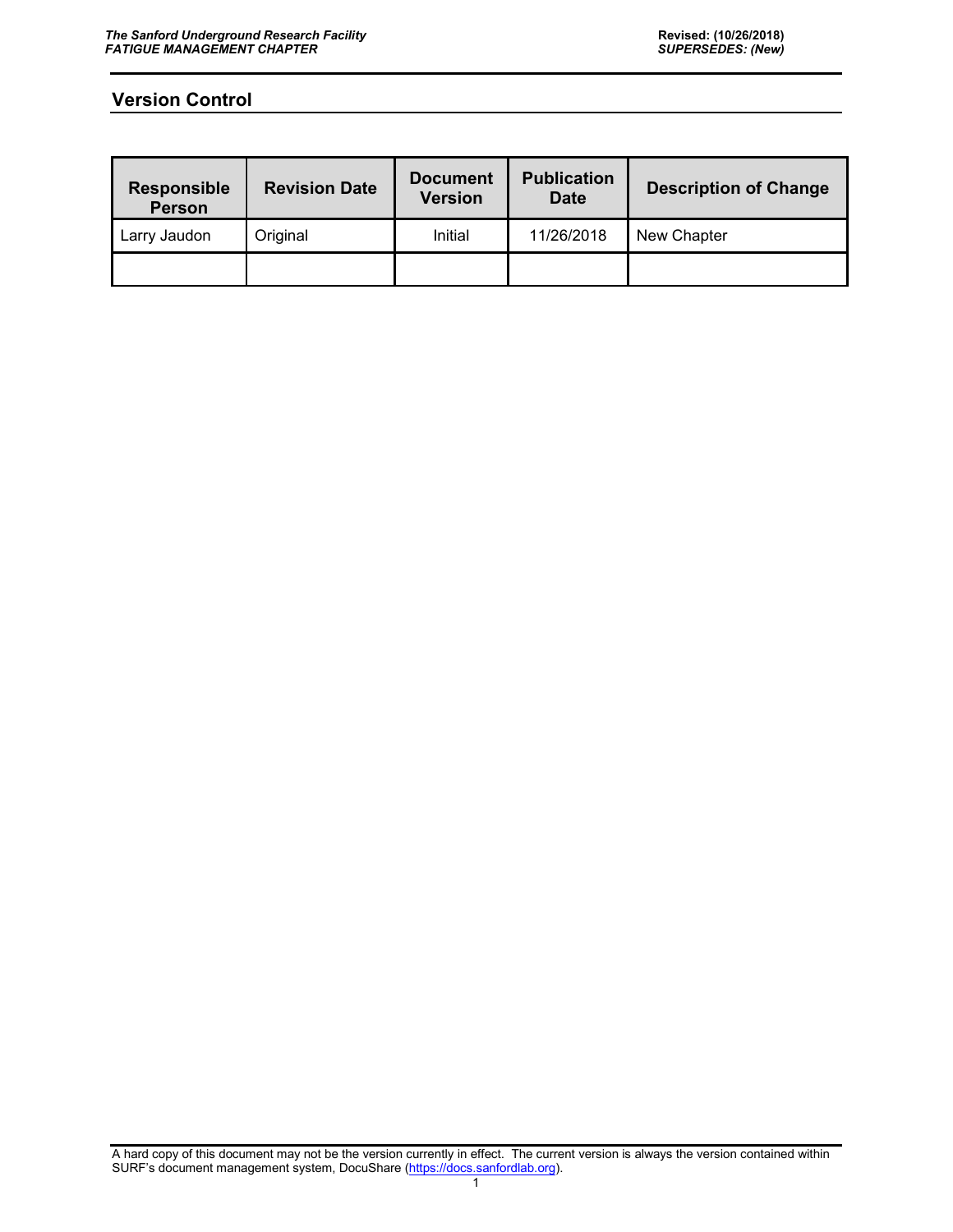# <span id="page-3-0"></span>**1.0 PURPOSE**

This document has been developed to set minimum expectations for managing the impacts of fatigue on safety, health and productivity at the Sanford Underground Research Facility (SURF). The development and implementation of this document supports the SURF Occupational Safety and Health Standards.

Fatigue is a physical or mental condition that results in reduced performance or ability to carry out a task; the consequences of which could include serious injury, illness or death, significant equipment damage or significant environmental impact.

The purpose of this procedure is to set out the requirements and describe the processes used at SURF to manage fatigue.

# <span id="page-3-1"></span>**2.0 SCOPE**

This procedure is applicable to SURF and applies to all South Dakota Science and Technology Authority (SDSTA) employees, science collaborators and contractors.

# <span id="page-3-2"></span>**3.0 DEFINITIONS**

**Active Work**—Time spent performing duties in the workplace (not including short breaks or scheduled breaks).

**Emergency Situation**—The consequence of following absolute limits on hours of work involves a threat to life, impacts to the critical infrastructure or underground operations.

**Fatigue**—A physical or mental condition that results in reduced performance or reduced ability to safely carry out a task that can occur due to the following:

- Too little or poor quality of sleep.
- Working during normal 'sleep' times.
- Carrying out mentally or physically demanding activities.
- Working excessive hours.
- Other health factors.

**Fit for Duty/Work**—The individual is physically and mentally capable of safely performing the essential function of his/her job. An individual is capable of working safely and is not adversely affected by drugs (including legal medications) or alcohol, is feeling alert without the risk of fatigue and free of any other physical or psychological impairment.

**Hazard**—A potential occurrence or condition that could lead to injury, delay, economic loss or damage to the environment.

**Night Shift**—Any shift which includes work between the hours of 6:00 PM and 6:00 AM.

**Risk**—Any event that could have an impact upon personnel, the environment, community or the business. It is measured in terms of consequences and likelihood (probability).

**Risk Assessment**—The process used to determine risk management priorities by evaluating and comparing the level of risk against predetermined standards, target risk levels or other criteria.

**Roster**—An employee's assigned work schedule which reflects scheduled Shift Time and scheduled time off.

A hard copy of this document may not be the version currently in effect. The current version is always the version contained within SURF's document management system, DocuShare [\(https://docs.sanfordlab.org\)](https://docs.sanfordlab.org/).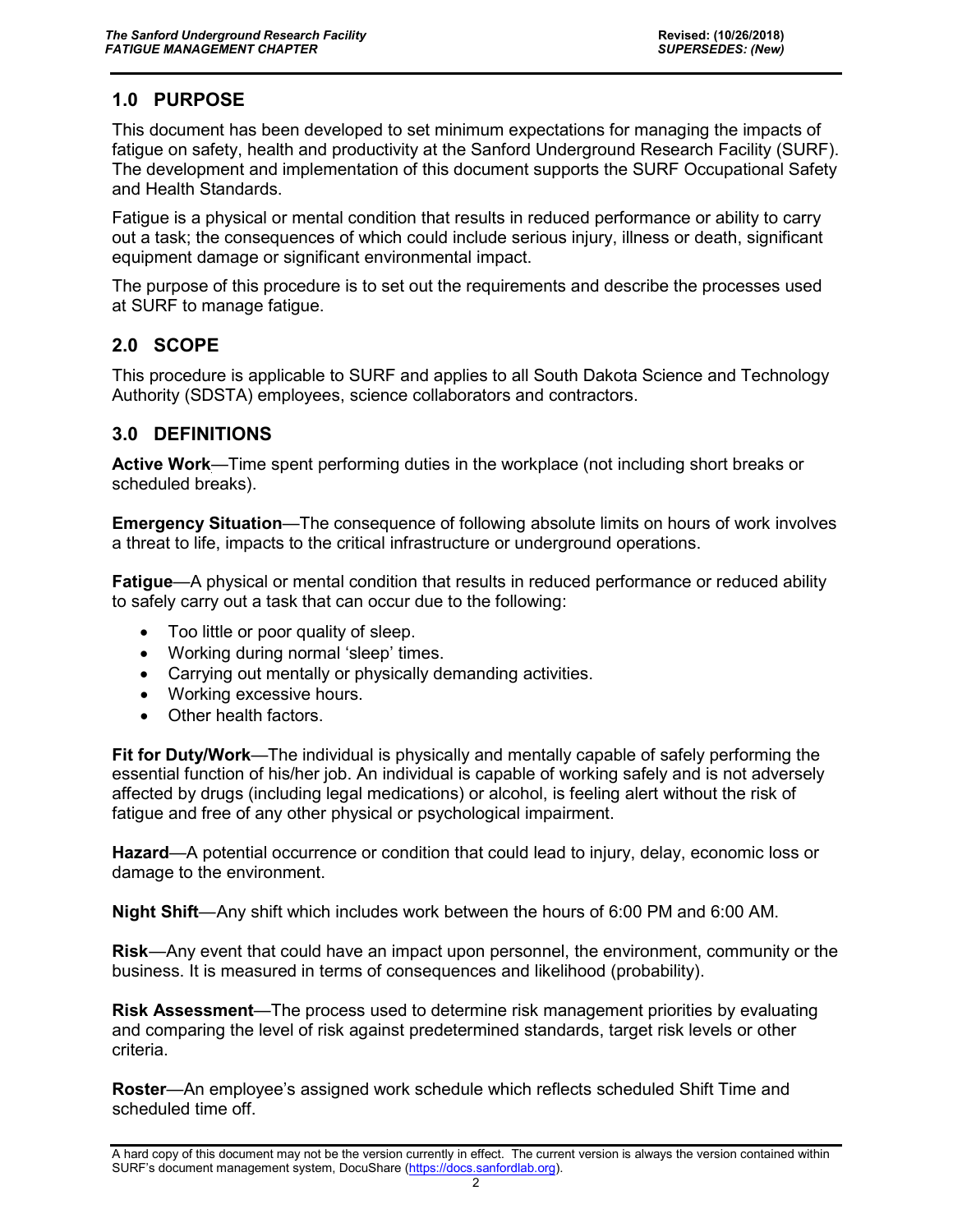**Roster Panel**—A standard work sequence showing a full cycle of work shift/days/hours, followed by time-off days/hours and the next full cycle of shift/days/hours (see example in Section 6.3).

**Shall and Should**—'Shall' is mandatory; 'Should' is recommended, but not mandatory.

**Scheduled Break—**A break scheduled from Active Work where personnel shall go to areas set aside for the consumption of meals, rest, refreshment, etc.

**Shift Pass-downs**—Includes the process of communicating information from one shift to the next, crew changes made in the work area/activity (hot-seat) or other activities involved in transitioning to the subsequent shift.

**Shift Time**—Time scheduled to be spent in the workplace including Short Breaks, Scheduled Breaks and Active Work (does not include time spent traveling to and from work).

**Shift Work—**Generally work that is outside of normal hours (6:00 AM to 6:00 PM). Any rotating schedule.

**Short Break (Fatigue Break)**—A break from Active Work, which can include toilet stops, checking equipment, rest and refreshment, not necessarily taken at a lunch/break room.

**Split Shift**—A type of Shift Work where a person's normal work day is split into two or more segments.

• Example: Work from 7:00 AM–11:00 AM (leave site and return) 2:00 PM–6:00 PM

# *For Fatigue Risk Assessment Tool Purposes, the following definitions apply:*

*Travel Time—Includes time taken to commute to and from the place of work, travelling between sites or any business travel undertaken including national and international flights.*

*Working Time— Used for the Risk Assessment Tool calculations:*

• *Shift Time + Travel Time = Working Time*

*Period including Shift Time, Shift Pass-downs and any overtime or additional time worked.*

# <span id="page-4-0"></span>**4.0 RESPONSIBILITIES**

#### **4.1. Laboratory Director:**

- Ensure that working arrangements and fatigue management practices meet the requirements of this procedure.
- Approve implementation of new rosters.
- Approve risk assessment and implementation of split shift rosters.
- Approve risk assessment and implementation of short duration rosters (e.g., shutdown work).
- Approve the procedure and revisions.

# **4.2. Department Director**: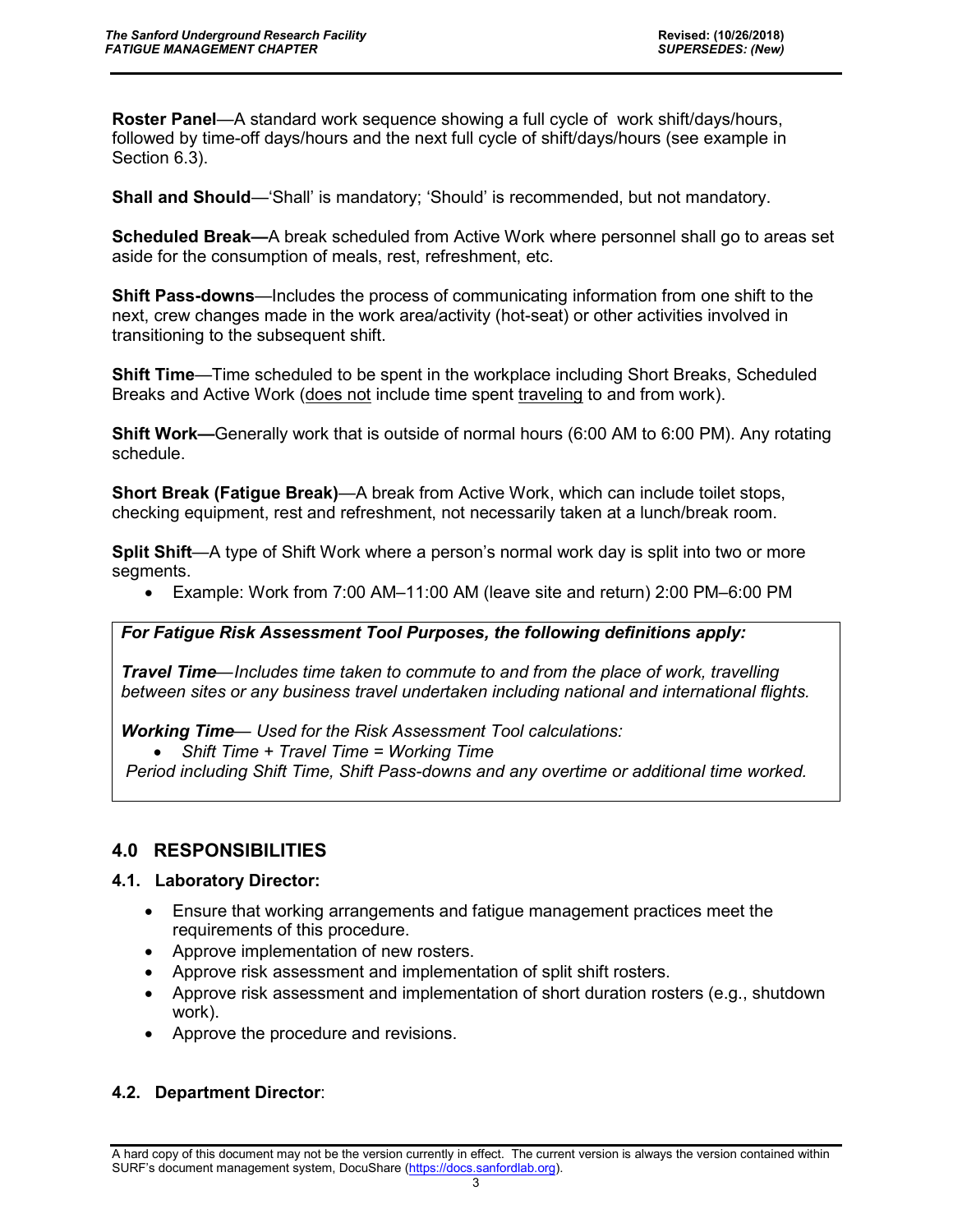- Approve risk assessments and control plans relating to extending work hours (e.g., Shift Time greater than 12.5 hours).
- Document and approve risk assessments for situations where more than 12.5 hours are worked.

#### **4.3. ESH Director:**

- Assist Department Managers and Supervisors with fatigue advice and risk management strategies.
- Consider fatigue risk factors in incident investigations, and monitor and respond to trends in such incidents.
- Approve risk assessments for short duration planned work (e.g., shutdowns).
- Approve roster risk assessments for split shift.
- Approve risk assessment and control plans where scheduled Shift Time and roster patterns are greater than the maximum limits specified in this procedure.
- Approve risk assessment and control plans for new rosters.

#### **4.4. Managers and Supervisors:**

- Responsible for the safety of their direct-reports (personnel) and their work areas.
- Ensure personnel under their supervision comply with this procedure.
- Monitor personnel under their supervision for signs of fatigue.
- Report any fatigue incidents or hazards.
- Follow up with the ESH Director if personnel under their supervision have repeated fatigue issues.

#### **4.5. All Personnel:**

- Comply with all requirements of this procedure.
- Manage their personal fatigue and fitness for work.
- Assist in monitoring fatigue symptoms of coworkers.
- Report any fatigue risks or issues relating to themselves or other individuals in their work area.
- Attend fatigue management training as directed.
- Safely manage their commute to and from the site.

# <span id="page-5-0"></span>**5.0 PROCEDURES**

#### **5.1. Employees:**

Employees shall report to work, fit for duty. When an employee is experiencing excessive fatigue, their safety performance, work performance, communications skills and productivity are impaired. As outlined in this document, the responsibility for managing fatigue is shared between the SDSTA employees and management.

# **5.2. Controlling Fatigue Related Hazards:**

All reasonable steps shall be taken to control fatigue-related hazards including provisions for:

- Using the hierarchy of controls where fatigue risk is identified.
- A Roster designed with hours of work rules to provide adequate sleep opportunity.
- A formal risk assessment process for extending hours of work or temporary changes to rosters.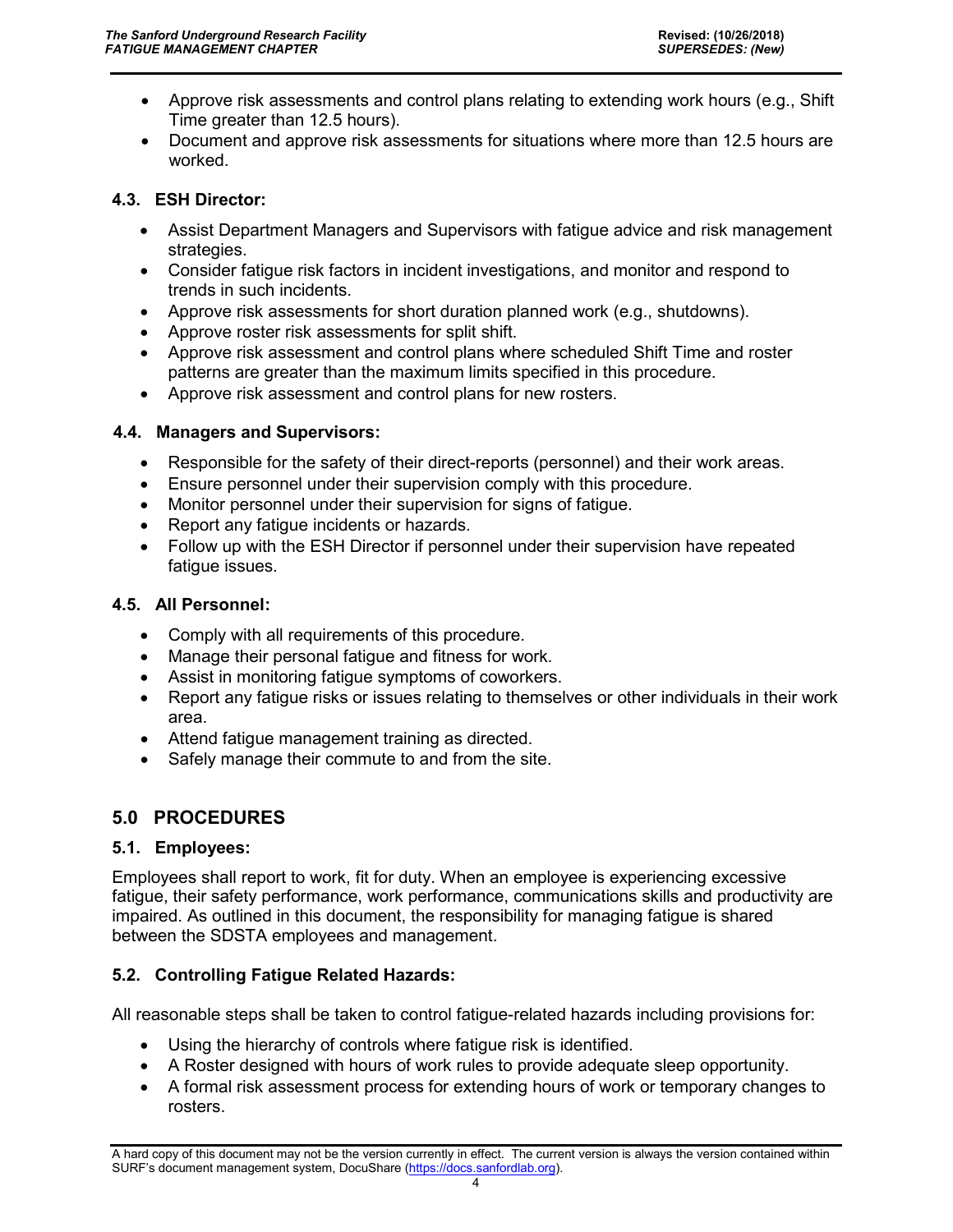- Providing personnel with the tools and education to prevent and/or manage their own fatigue.
- Providing personnel with the tools and education to assess themselves and others for signs of fatigue and to take appropriate action, if required.

# **5.3. Roster Design Criteria:**

- The maximum Shift Time per 24 hours shall not exceed 12.5 hours.
- Rest periods between consecutive shifts shall be at least 10 hours (without regard to length of shift, e.g. 8, 10, 12, 12.5 hr., etc.).
- The maximum time for shift pass-downs shall not exceed 30 minutes.
- The maximum number of consecutive shifts shall not exceed 7 shifts or 87.5 hours within a 7-day time span.
- Where personnel are required to change shift from day/night or night/day shift within a roster panel, they shall be given a 24-hour rest period. Prior to personnel who have worked 7 consecutive 12 or 12.5 hour shifts 84 or 87.5 hours in a 7-day time span shall be provided a 48-hour rest period following this work time and must be provided 24 hours off immediately preceding a resumption of this roster. (Example, Section 6.3)
- All panels within a roster which include rotating day and night shifts should start on day shift; e.g. rotate days/swing/graveyard, days/nights.
- For 12 or 12.5-hour shift schedules, the maximum shift time without an allowed break should not exceed 6-hours.
- Break times shall be allowed as follows:
	- $\circ$  30 minute break-time for 8 or 10-hour shifts.
	- o 45 minute break-time for 12 or 12.5-hour shifts.
	- o Break-time can be split into two separate breaks.
- Where breaks cannot be taken within the recommended timeframe, additional controls shall be implemented to ensure that personnel receive appropriate breaks to manage fatigue risks.

# **5.4. Extending Shift Time:**

On occasion it may be necessary to extend Shift Time beyond 12.5 hours, a Fatigue Risk Assessment shall be conducted and be approved by the associated department director or designee.

Mandatory controls shall include:

- Shift Time shall not exceed 14 hours.
- More frequent breaks shall be included into the extended period.
- Individuals shall not work alone after 12.5 hours.
- Consideration of the amount of time that people have been awake and the time of day/night of the call-out.
- The department manager/supervisor shall consider that the individual be driven to their residence.
- A minimum of 10 hours break shall be taken by individuals who have worked extended hours, regardless of their normal roster. Reducing the length of the next shift and determination of the individuals sleep patterns should be considered when determining when they will return to work.

# **5.5. Extending Shift Time (Emergencies):**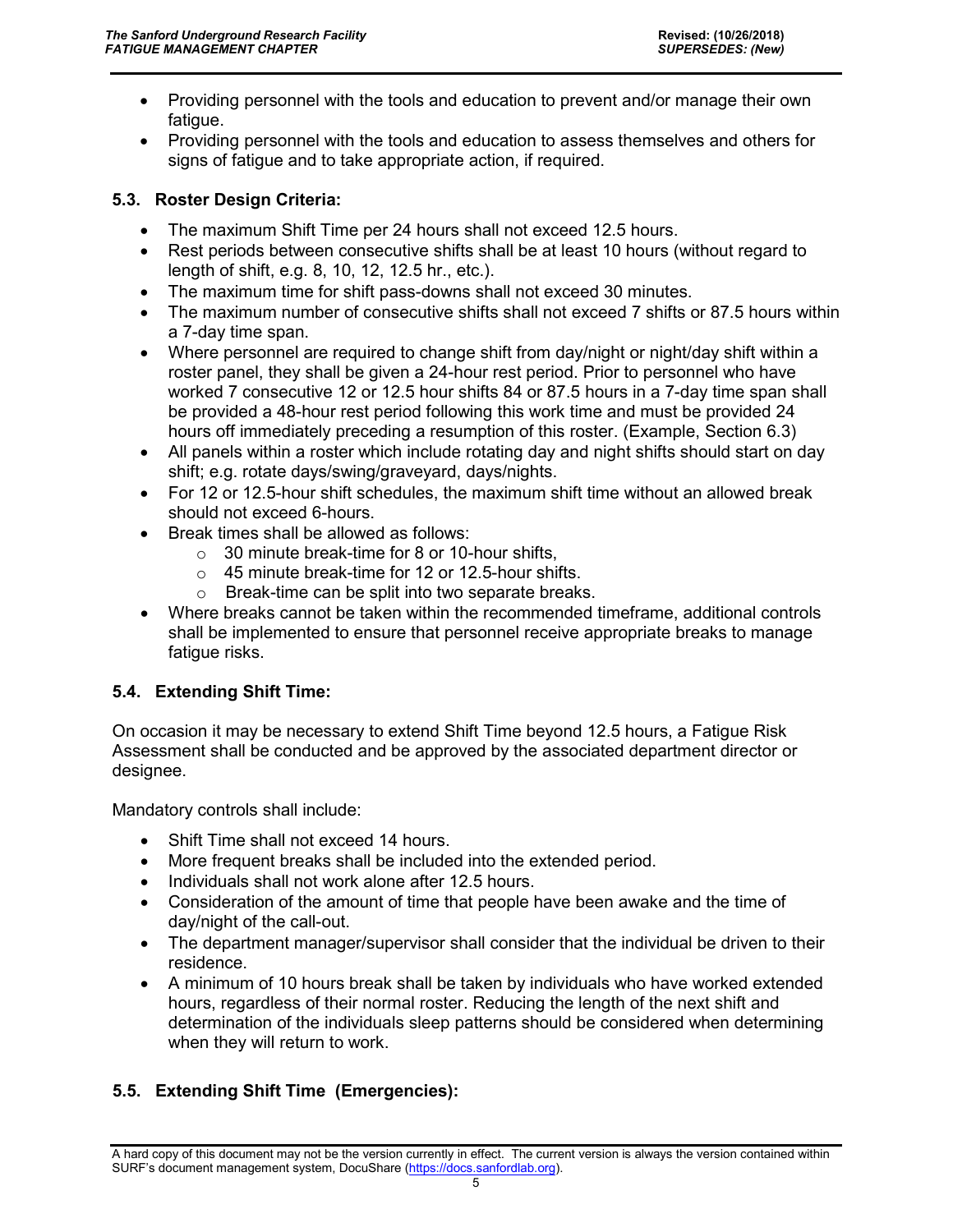In an emergency situation where the consequence of following absolute limits on hours of work involves a threat to life, or the loss of the key assets or operation; work hours may be extended past 16 hours only after a risk-assessment/hazard analysis has been performed. At a minimum the risk assessment shall consider:

- Working alone
- Operation of heavy equipment.
- Performance of high hazard activity
- Employee provided with a ride from the SURF to their place of residence.

Where emergency response teams are mobilized, the team coordinator shall ensure fatigue risks are considered and monitored over the course of the response.

In such an emergency situation, where working in excess of 16 hours is required, additional controls shall be implemented to account for reduced recovery time. Such deviations in compulsory rest periods or excessive work hours require the written permission of the SDSTA Laboratory Director or appointed designee.

#### **5.6. Call Outs:**

When employees are required to respond to a call-out after completion of their regularly scheduled shift, without having had 10 hours off, a Fatigue Risk Assessment shall be conducted upon arrival at site, and controls implemented as necessary. Any individuals who are required to work the additional hours shall sign the Fatigue Risk Assessment to demonstrate they understand the additional controls implemented in relation to fatigue.

For examples of managing call-out situations, refer to:

•Section 6.1. Call-out Example 1.

•Section 6.2. Call-out Example 2.

#### **5.7. Split Shift Roster Requirements:**

Where there is a requirement for a standard split shift schedule, a formal risk assessment shall be carried out. The risk assessment shall be signed off by the site ESH Director. The risk assessment and the roster must be approved by the Laboratory and ESH Directors, before the roster can be implemented.

#### **5.8. Business Travel:**

On occasions when employees are required to undertake business travel, travel time and connections (lay-overs) may exceed 14 hours in a 24 hour period. In these cases, appropriate controls shall be in place including:

- Wherever possible, overnight accommodation arranged to avoid lengthy travel and thus, an extended shift.
- Provision of cab charges/alternative transportation by an approved service provider to drive to/from the airport to the place of accommodation.
- Business travel often follows partial or full work days; 10-hours of rest/recovery time is required prior to engaging in the next day's activities.
- Ensure individuals traveling internationally do not undertake driving or other culturally challenging high-risk activities while the risk of fatigue/jet lag is increased. International driving norms can change from one country to the next increasing risks associated with driving.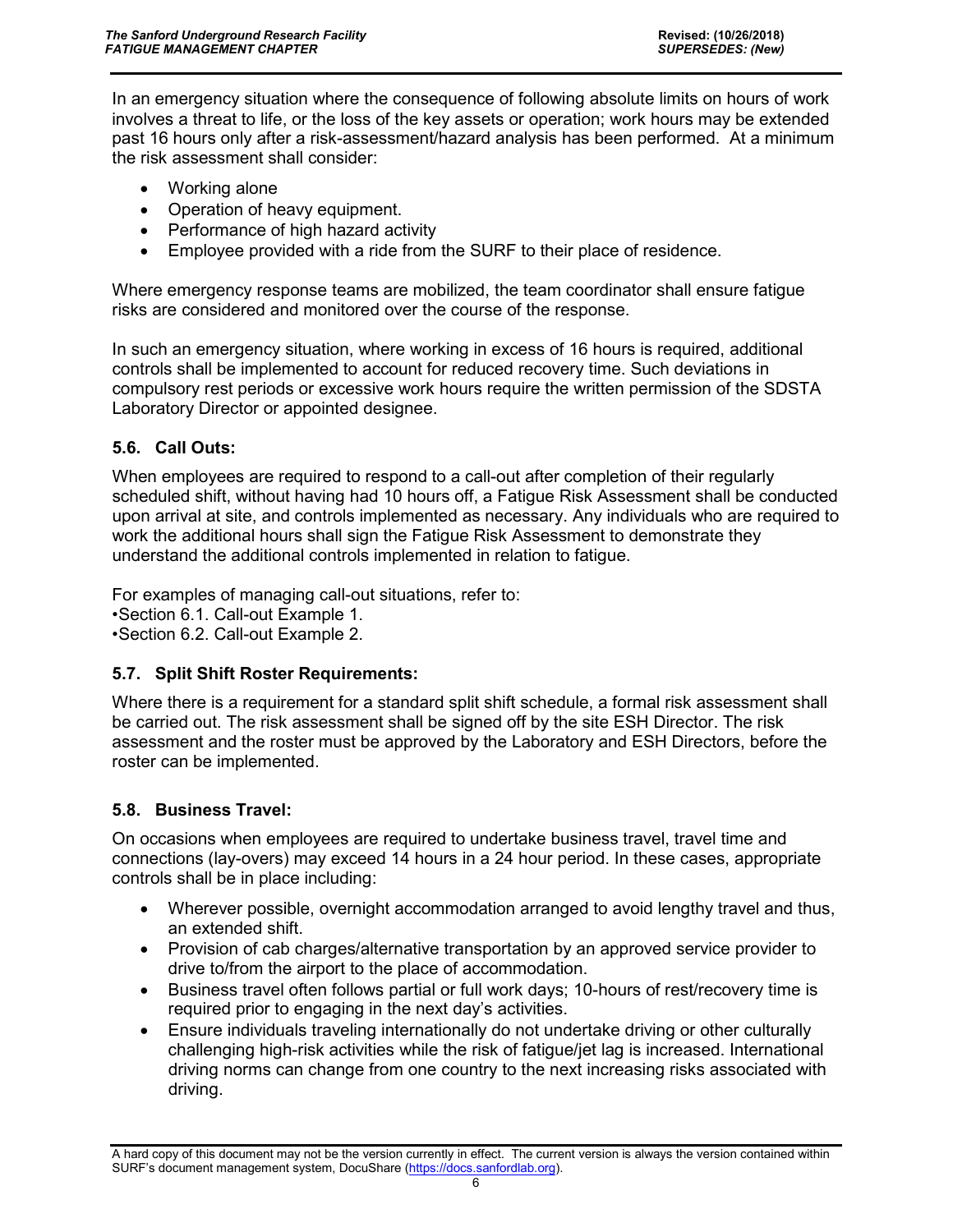#### **5.9. Rest Breaks Prior to Returning to Work**

It is recognized that some individuals undertake activities outside of their paid employment with SDSTA, such as volunteer work, academic study and family commitments.

All personnel have an obligation to be fit for work which includes ensuring adequate rest and recovery prior to commencing work following scheduled time off.

#### **5.10. Fatigue Management Techniques**

Fatigue shall be managed at the following levels:

- 1. Self-management.
- 2. Peer management.
- 3. Supervisor management.

#### **5.10.1. Self-Management**

Self-management is by far the most effective control for fatigue because responsibility is with the individual who is most able to identify and control fatigue. Every individual is responsible and accountable for managing their personal fatigue levels.

Individuals shall advise their supervisor of anything that they are aware of that may affect their alertness. This includes extended travel time to work, sleep disorders and medications that may cause drowsiness or fatigue. The individual and their supervisor shall then have a discussion to determine appropriate control strategies to control the hazard and where required, follow up with the ESH Director or site nurse, to assist in investigating and addressing any underlying issues.

#### **5.10.2. Peer Management**

Everyone has a responsibility to identify and control hazards in the workplace, including fatiguerelated hazards.

Should any person have a concern that another person is showing signs of fatigue, they should discuss their concern with the individual. If the concern cannot be resolved, it shall be reported to the relevant supervisor by either party.

#### **5.10.3. Supervisor / Management**

Supervisor / Management shall also be utilized to support and enhance the implementation of self-management and peer management.

Supervisors should utilize the Fatigue Observation Checklist to assist in identification of signs and symptoms of fatigue.

A Fatigue Risk Assessment Tool has been developed to assist the supervisor in determining a risk profile associated with fatigue.

The Fatigue Risk Assessment Tool provides:

- An objective means for quantifying fatigue.
- Consistency when categorizing risk.
- A reliable approach to managing various levels of risk.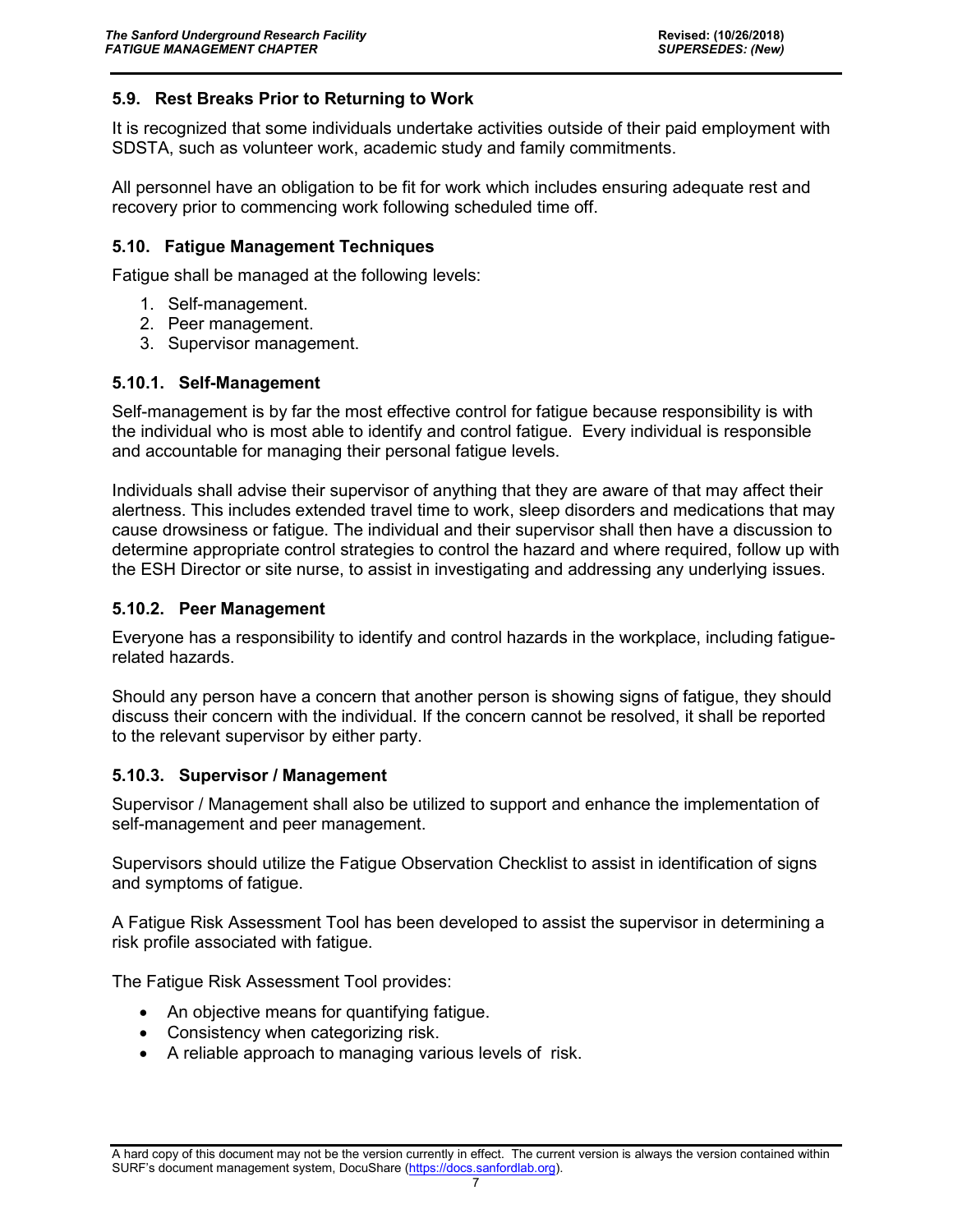The Fatigue Risk Assessment Tool should also be used to aid discussions with individuals on fatigue risks, risk assessment and implementation of control actions. This tool should be used when:

- An Individual reports they are fatigued.
- Signs or symptoms are observed in an individual.
- Extending hours of work for non-emergencies.
- There are symptoms of accumulative effects of fatigue especially on Night Shift.
- Shutdowns or project work occur.
- Call-outs are made.

Supervisors shall receive training in the use of the Risk Assessment Tool and how to incorporate the recommended actions based on the identified level of risk.

Supervisors shall consider fatigue risks when planning work tasks. Consideration shall be given to the type of task being performed (physical and mental demands) as well as workplace conditions such as heat, humidity and noise which can impact an individual's alertness.

If an individual has ongoing or regularly repeated issues with fatigue, the supervisor shall follow up with the ESH Director or site nurse to assist in investigating and addressing any underlying issues.

#### **5.11. Managing Repeated Fatigue Management Issues**

The management of individuals who repeatedly demonstrate fatigue in the workplace will be as follows:

• Where the Fatigue Risk Assessment Tool results in frequent and recurring high risk occurrences, alternate safe work should be identified. If alternate safe work is not available and the person is not able to perform their normal work activities safely, they should be removed from the work area. Employee should be referred to the Human Resources Manager and the ESH Director.

#### **5.12. Fatigue Breaks**

Fatigue breaks shall be made available for individuals when:

- Working in excess of a 10-hour shift (in addition to lunch breaks).
- Requested, subject to authorization by supervisor on each occasion.
- The supervisor identifies that individuals may be fatigued.
- Extreme heat or cold is present or heavy work is scheduled.

During the fatigue breaks, the individual shall remove themselves from active work for a short period of rest and/or refreshments.

If an individual continues to require excessive non-scheduled fatigue breaks on a regular basis, the supervisor shall follow up with the ESH Director to assist in investigating and addressing any underlying issues.

# **5.13. Training**

Employees, contractors and supervisors shall be provided with training to assist in the prevention and management of fatigue at work and outside of work.

• Safety Basic: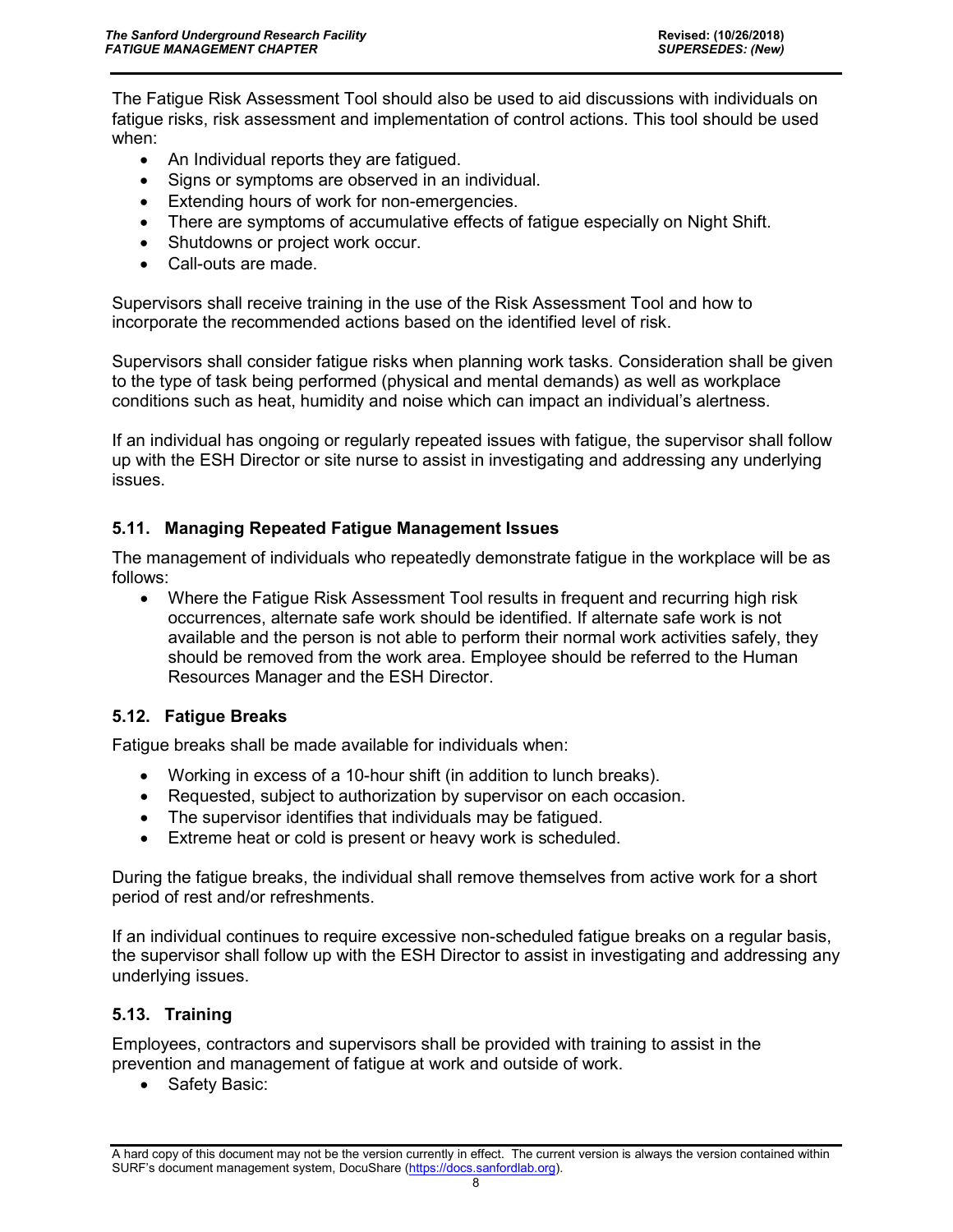- o All employees and contractor personnel shall complete Fatigue Management Training as part of the Basic Safety Training.
- Supervisor Training:
	- $\circ$  In addition to the above training, all employees in supervisory roles shall complete Supervisor Fatigue Management Training.
- Annual Refresher Training:
	- o All employees and contractor personnel shall complete fatigue refresher training as part of the Annual Refresher Training.

# <span id="page-10-0"></span>**6.0. PROCESS EXAMPLES**

Diagrams and Flow-Charts.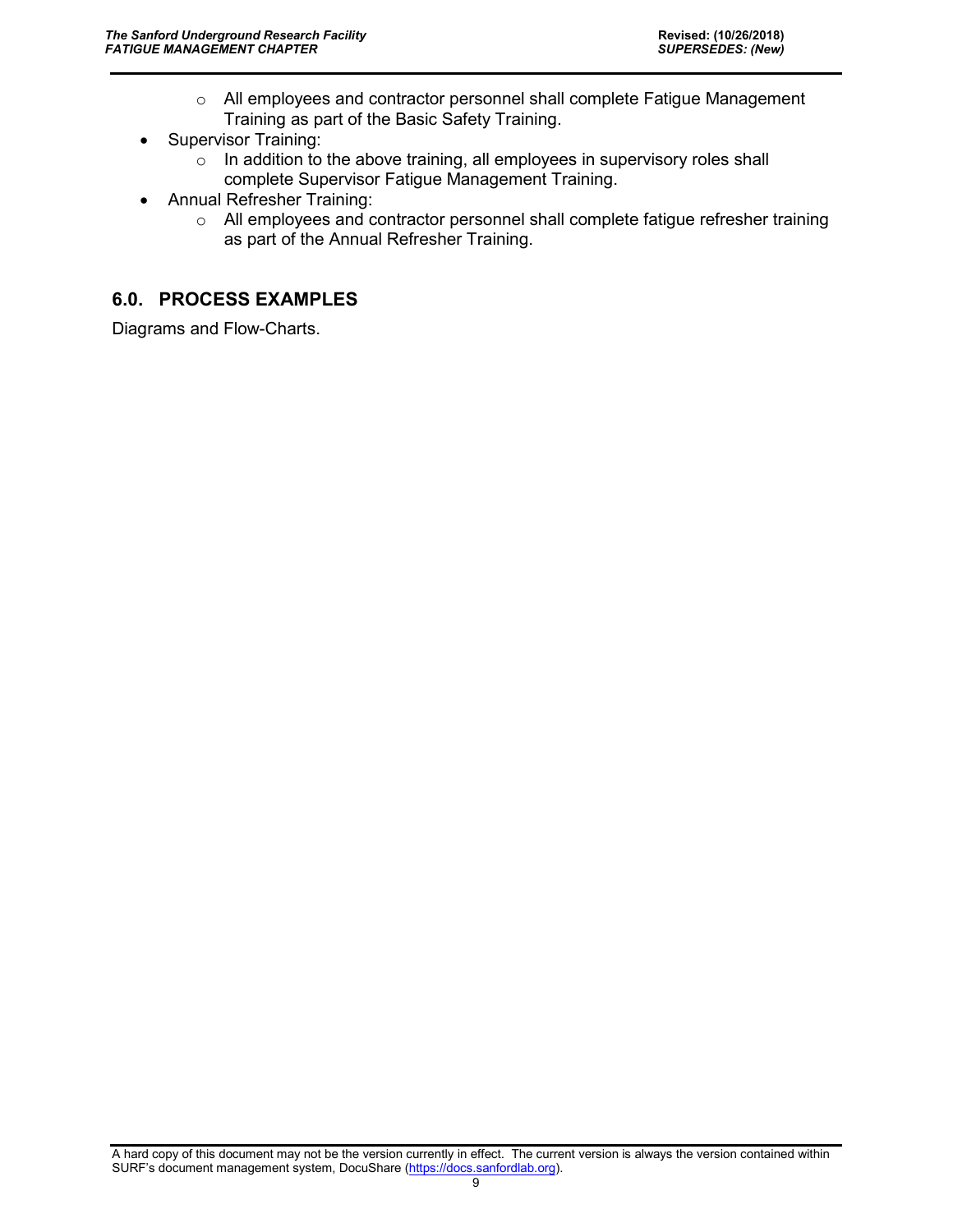# **6.1. Call-Out Example 1**

An employee had worked their normal shift e.g. 6:00 AM to 4:00 PM when a call-out request was made. The call-out was at 7:00 PM:

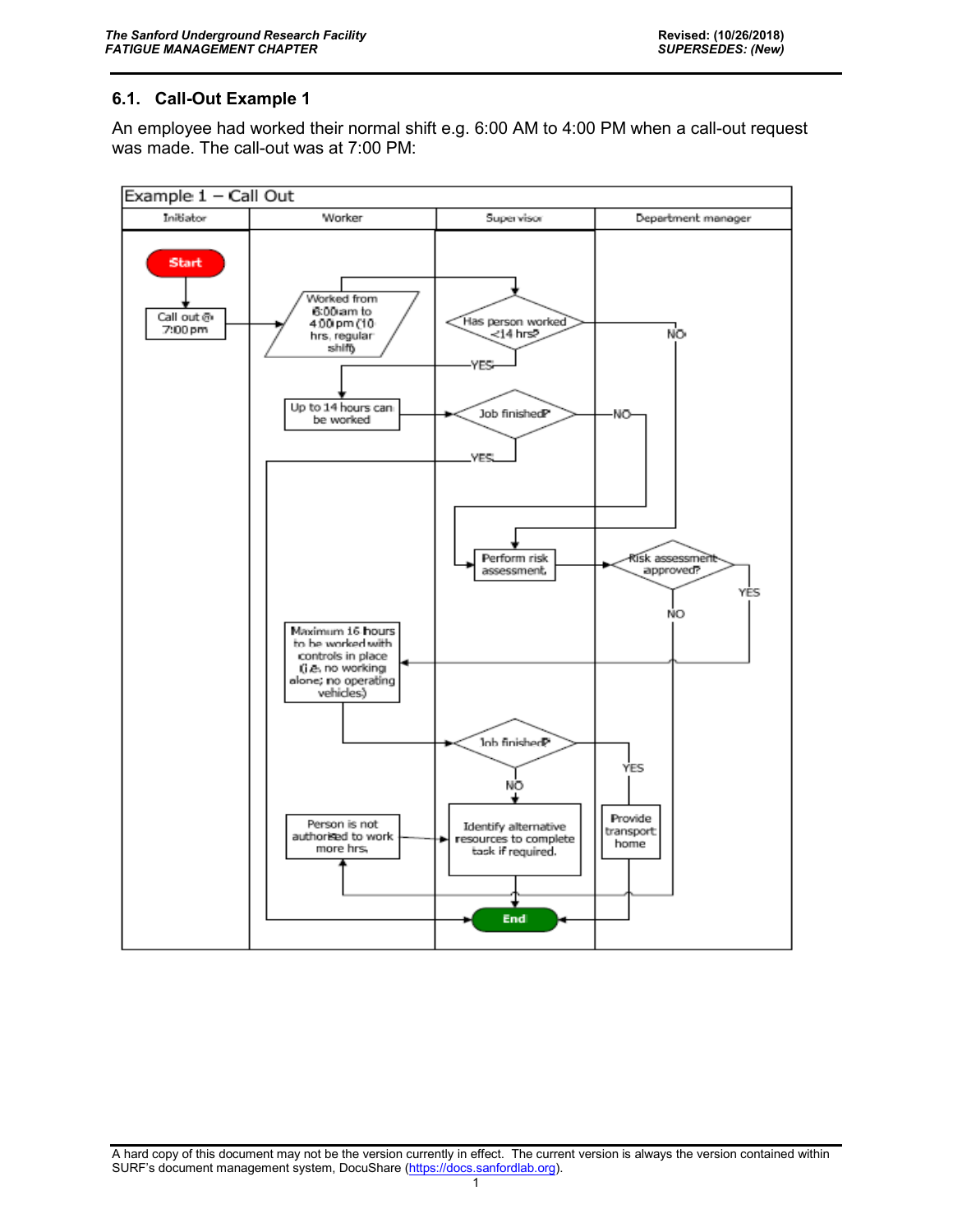# **6.2. Call-out Example 2**

A person has worked their normal shift from 6:00 AM to 4:00 PM (10 hours) and is called out at 10:00 PM, the person has not yet been to sleep and has potentially been awake >16 hours. Even though the person has not worked >14 hours, a risk assessment must be completed due to the number of hours awake being >16 hours.